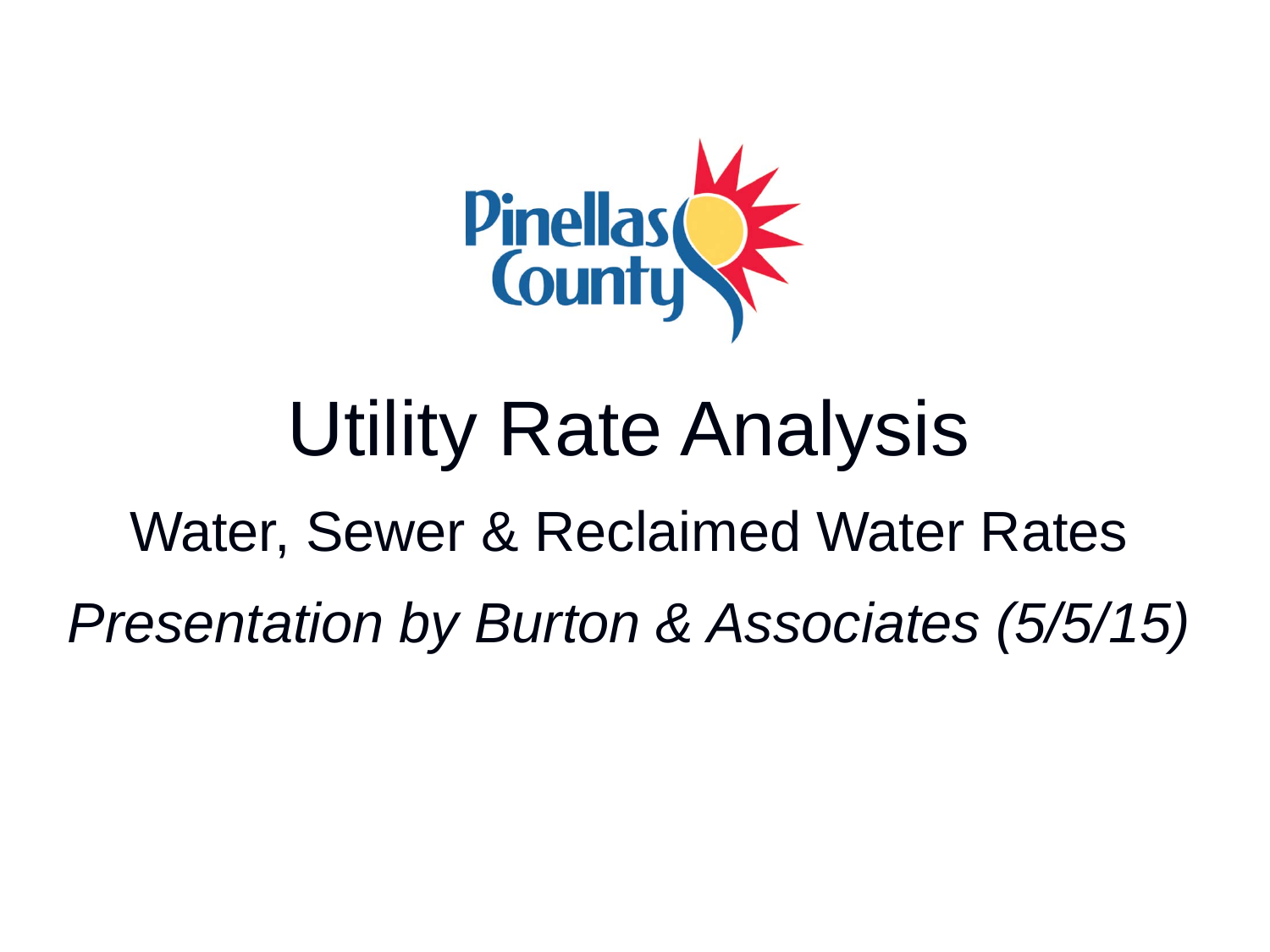# **Summary of Results**

### **"Typical" Retail Customer Account**

**Based on 5,000 Gallons per Month**

|                   | <b>FY 2015</b> | <b>FY 2016</b> | <b>FY 2017</b> | <b>FY 2018</b> | <b>FY 2019</b> |
|-------------------|----------------|----------------|----------------|----------------|----------------|
| <b>Water Bill</b> | \$30.25        | \$30.76        | \$31.32        | \$31.88        | \$32.45        |
| <b>Sewer Bill</b> | \$37.46        | \$37.46        | \$37.84        | \$38.22        | \$38.61        |
| <b>Total Bill</b> | \$67.71        | \$68.22        | \$69.16        | \$70.10        | \$71.06        |
| \$ Change         | N/A            | \$0.51         | \$0.94         | \$0.94         | \$0.96         |
| % Change          | N/A            | 0.75%          | 1.38%          | 1.36%          | 1.37%          |

**More moderate than recent increases adopted in FY 2012 – FY 2015**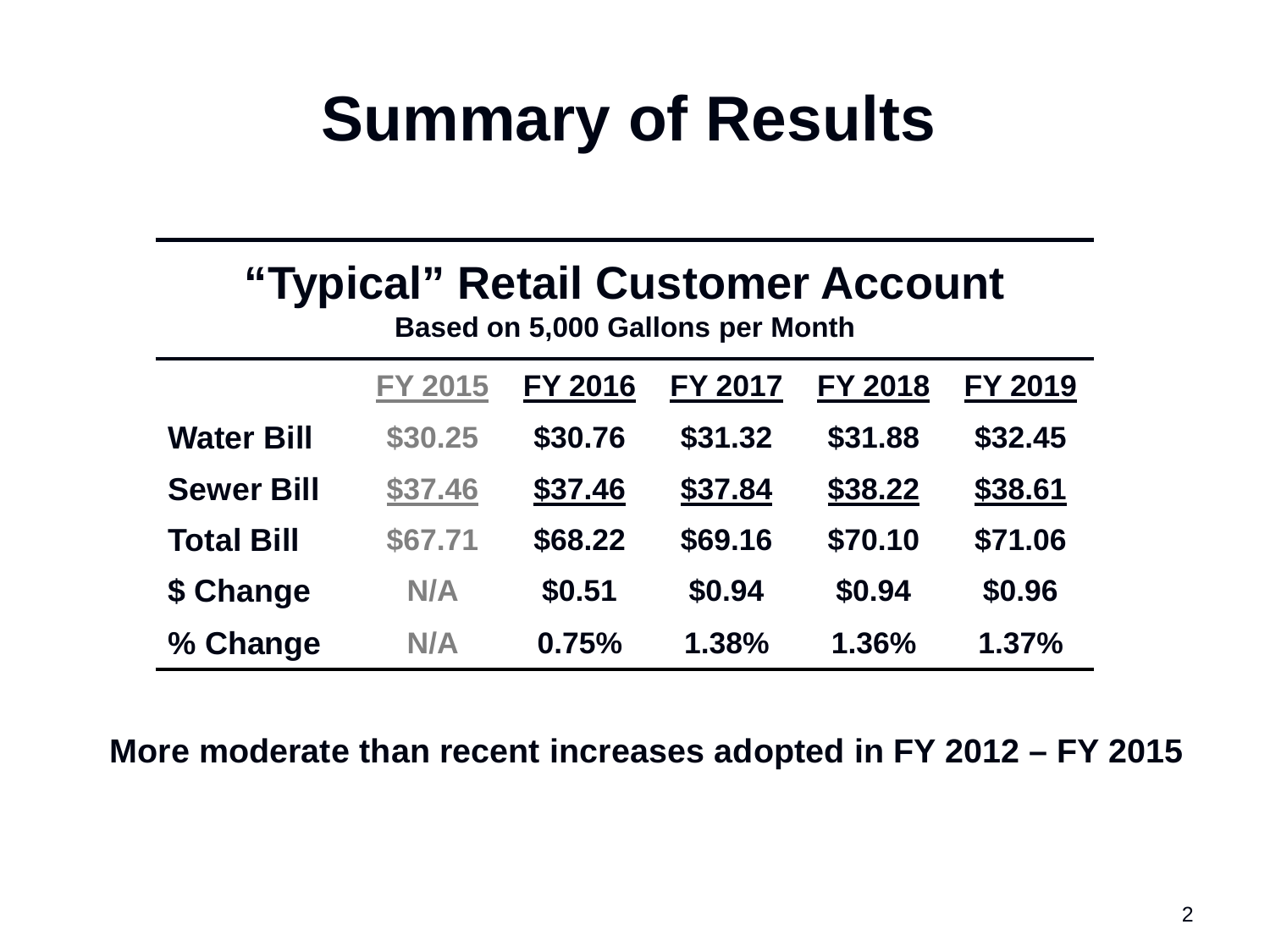### **Water System – Proposed Rate Plan**

► Analysis resulted in the following plan of annual rate adjustments:

### **4-Year Projection of Water Rate Revenue Increase Requirements**

|               | <b>FY 2016</b> | <b>FY 2017</b> | <b>FY 2018</b> | <b>FY 2019</b> |
|---------------|----------------|----------------|----------------|----------------|
| <b>Retail</b> | 1.75%          | 1.75%          | 1.75%          | 1.75%          |
| Wholesale     | 1.75%          | 1.75%          | 1.75%          | 1.75%          |

- ► Applied to existing base and volume charges for FY 2016
- ► Prior 4-year plan of revenue increases: 2.0% Retail / 4.0% Wholesale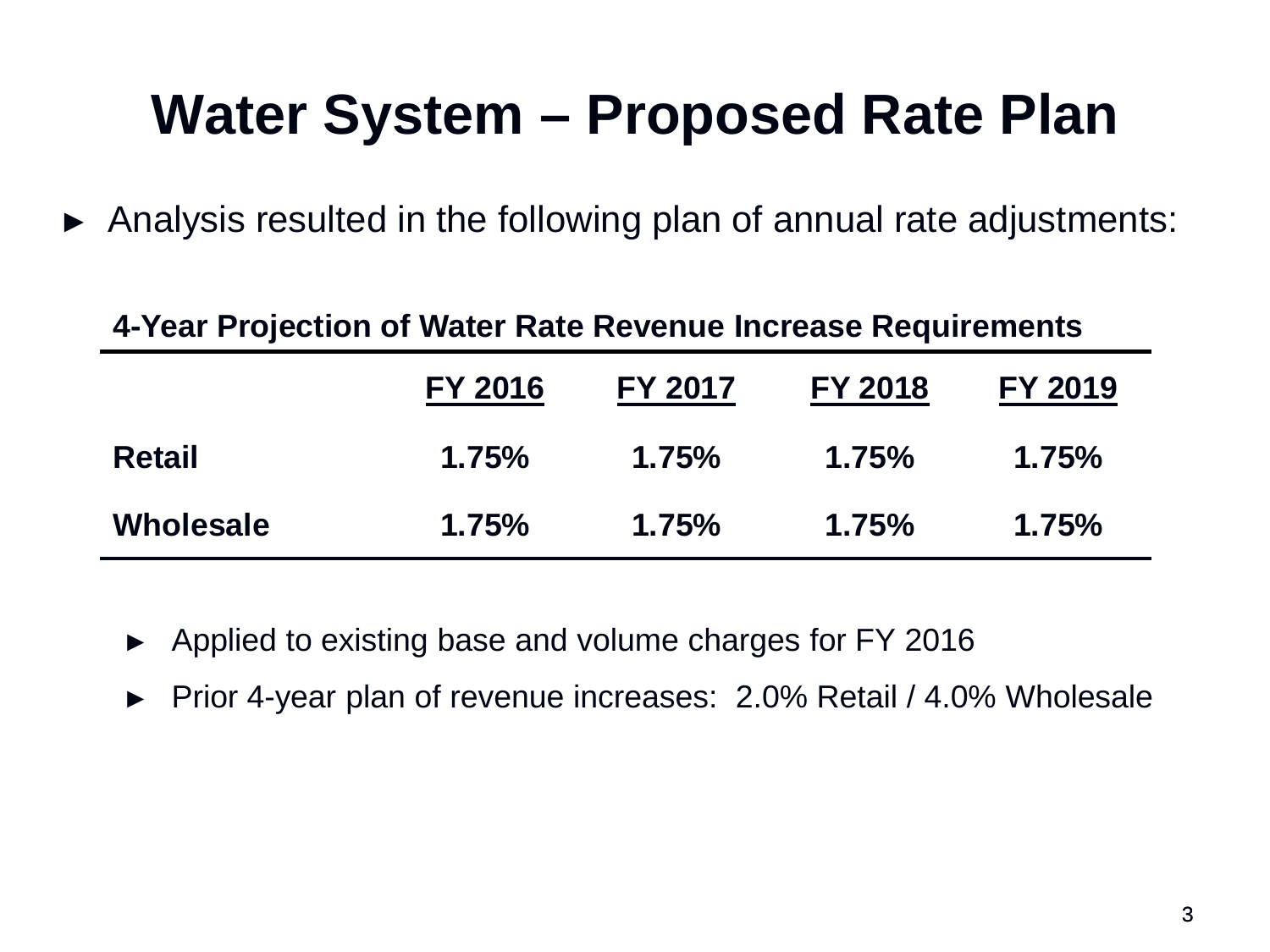### **Water System – Impact of Results**

#### **Retail Service Rates**

|                                          | <b>FY 2015</b> | <b>FY 2016</b> | <b>FY 2017</b> | <b>FY 2018</b> | FY 2019 |
|------------------------------------------|----------------|----------------|----------------|----------------|---------|
| <b>Base Charge</b>                       | \$6.35         | \$6.46         | \$6.57         | \$6.68         | \$6.80  |
| <b>Usage Charge</b><br>(\$/TGAL)         | \$4.78         | \$4.86         | \$4.95         | \$5.04         | \$5.13  |
| <b>Monthly Bill</b><br>$(5,000$ gallons) | \$30.25        | \$30.76        | \$31.32        | \$31.88        | \$32.45 |

#### **Wholesale Service Rate**

|                       |          | FY 2015 FY 2016 FY 2017 | <b>FY 2018</b> | FY 2019  |
|-----------------------|----------|-------------------------|----------------|----------|
| <b>Wholesale Rate</b> | \$3,8557 | \$3.9232 \$3.9919       | \$4.0618       | \$4.1329 |

Note: TGAL = Thousand Gallons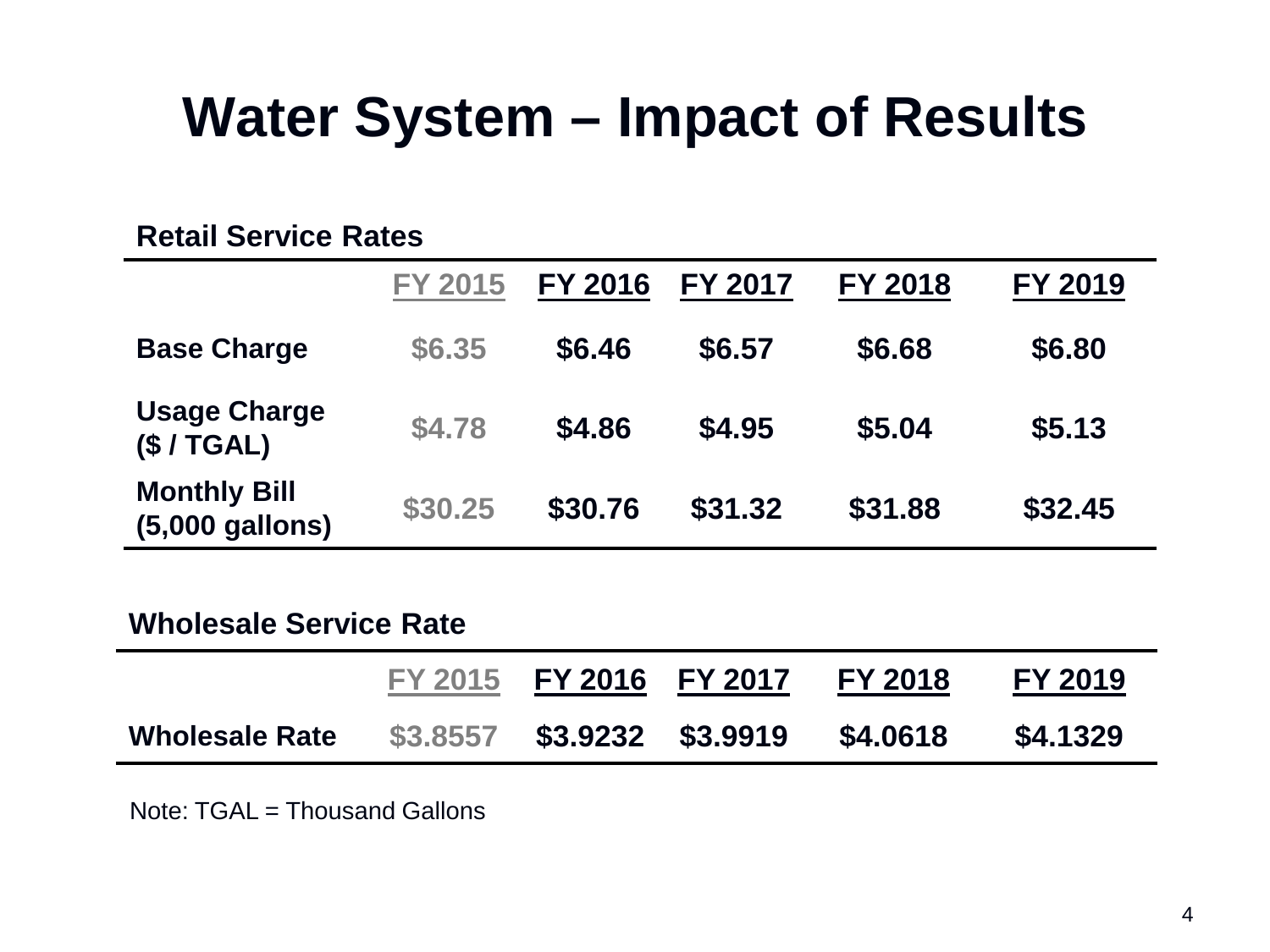### **Sewer System – Proposed Rate Plan**

► Analysis resulted in the following plan of annual rate adjustments:

#### **4-Year Projection of Sewer Rate Revenue Increase Requirements**

|                  | FY 2016 | <b>FY 2017</b> | <b>FY 2018</b> | <b>FY 2019</b> |
|------------------|---------|----------------|----------------|----------------|
| <b>Retail</b>    | $0.0\%$ | $1.0\%$        | $1.0\%$        | $1.0\%$        |
| <b>Wholesale</b> | $0.0\%$ | $1.0\%$        | $1.0\%$        | $1.0\%$        |

- ► No adjustment to existing base and volume charges for FY 2016
- ► Prior 4-year plan of revenue increases: 6.0% Retail / 9.0% Wholesale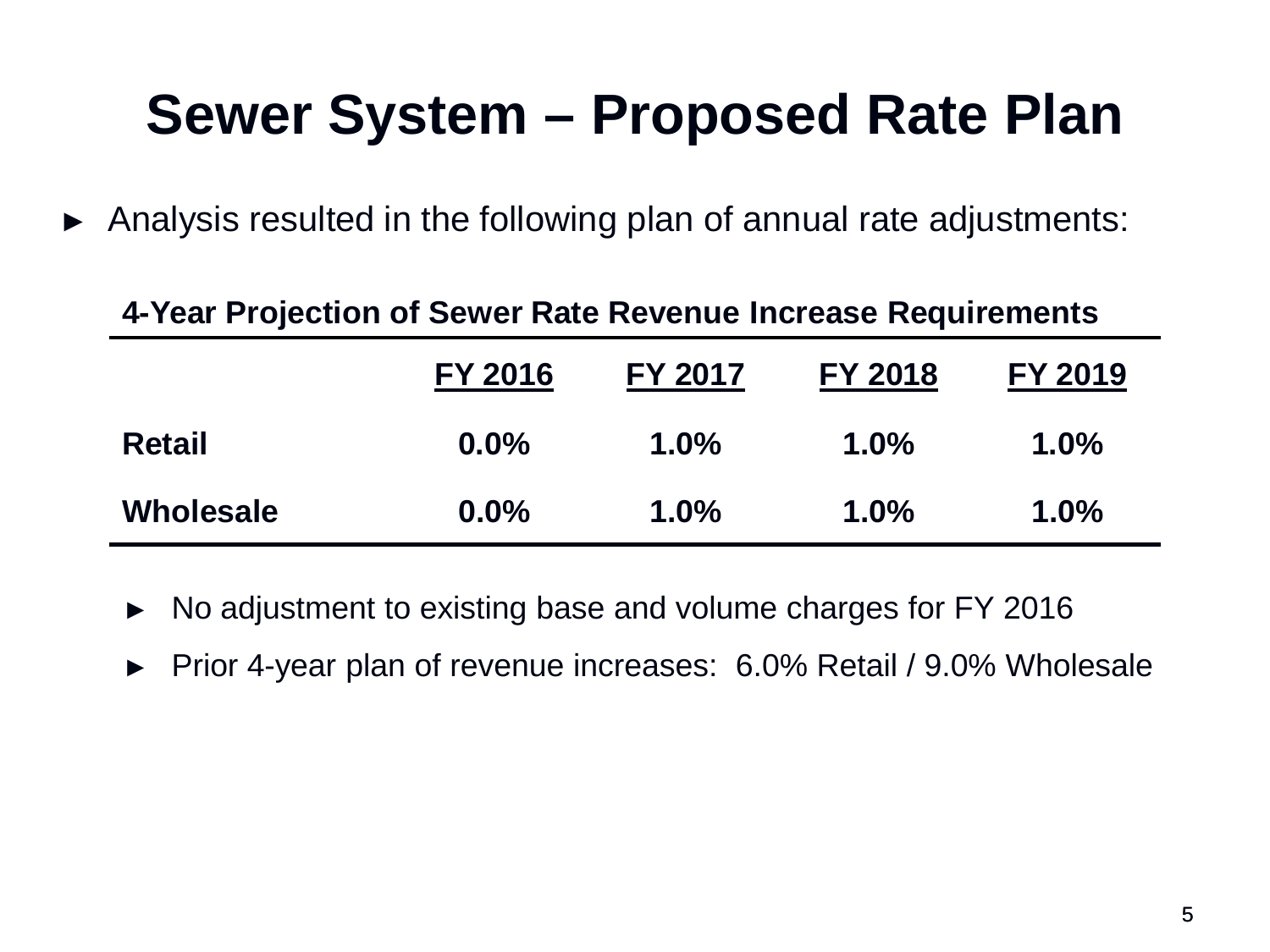### **Sewer System – Impact of Results**

#### **Retail Service Rates**

|                                        | <b>FY 2015</b> | <b>FY 2016</b> | <b>FY 2017</b> | FY 2018 | <b>FY 2019</b> |
|----------------------------------------|----------------|----------------|----------------|---------|----------------|
| <b>Base Charge</b>                     | \$13.26        | \$13.26        | \$13.39        | \$13.52 | \$13.66        |
| <b>Usage Charge</b><br>(\$/TGAL)       | \$4.84         | \$4.84         | \$4.89         | \$4.94  | \$4.99         |
| <b>Monthly Bill</b><br>(5,000 gallons) | \$37.46        | \$37.46        | \$37.84        | \$38.22 | \$38.61        |

#### **Wholesale Service Rate**

|                       | FY 2015 FY 2016 FY 2017    | <b>FY 2018</b> | FY 2019  |
|-----------------------|----------------------------|----------------|----------|
| <b>Wholesale Rate</b> | \$4.1783 \$4.1783 \$4.2201 | \$4.2623       | \$4.3049 |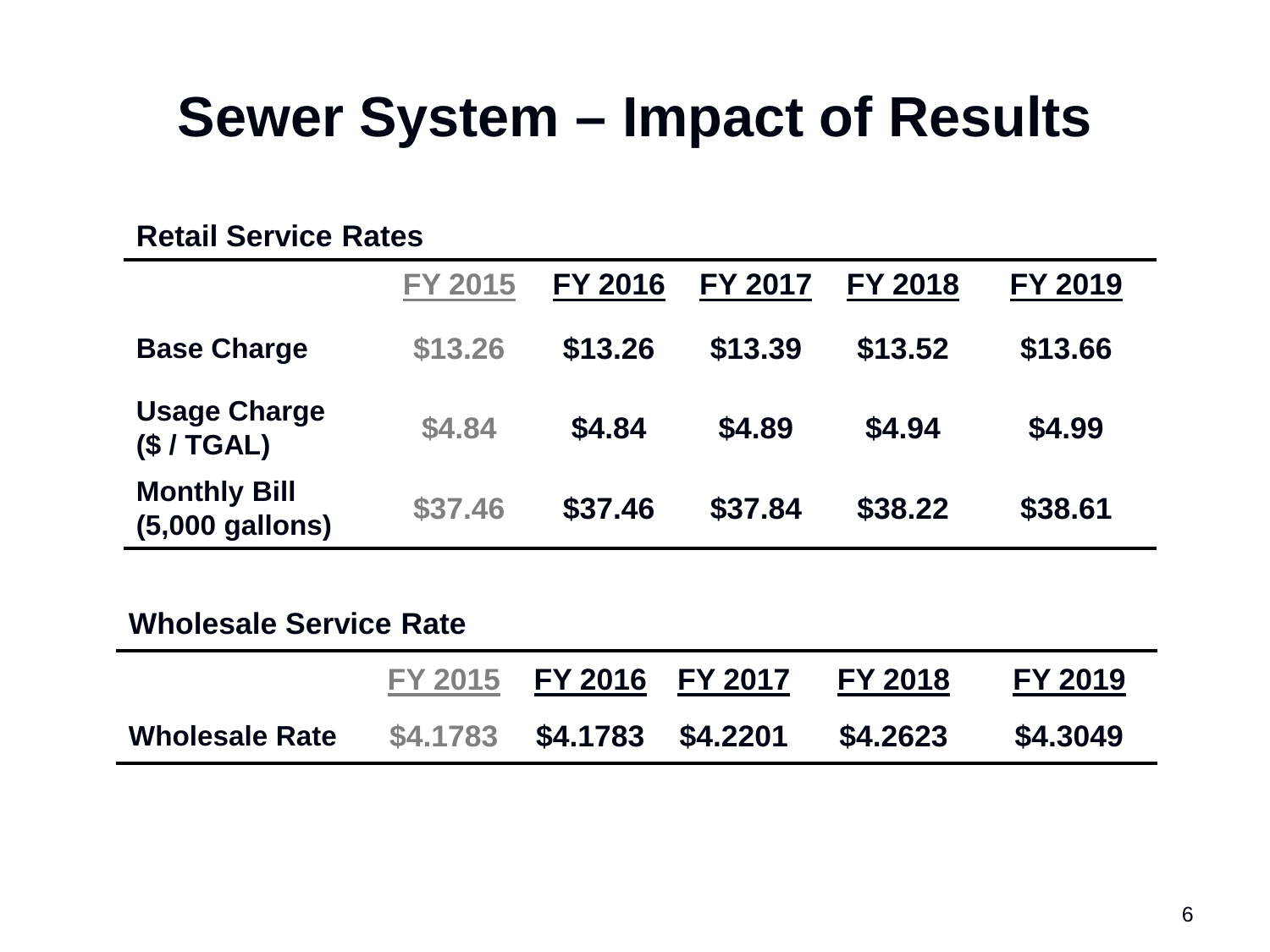## **Reclaimed Water Rate Analysis**

### ► We recommend:

- Continue monthly user fee increases for unfunded and funded unmetered reclaimed water of \$1.00 per year through FY 2019
- Increase unfunded and funded metered user fee by the annual percentage increase in unfunded-unmetered monthly user fees
- Adjust service agreements with wholesale/large users by the same percentage as unfunded-unmetered, where possible
- Target level of future cost recovery is 50%, currently at 33%
- Residual costs not recovered by reclaimed rates stay within the sewer fund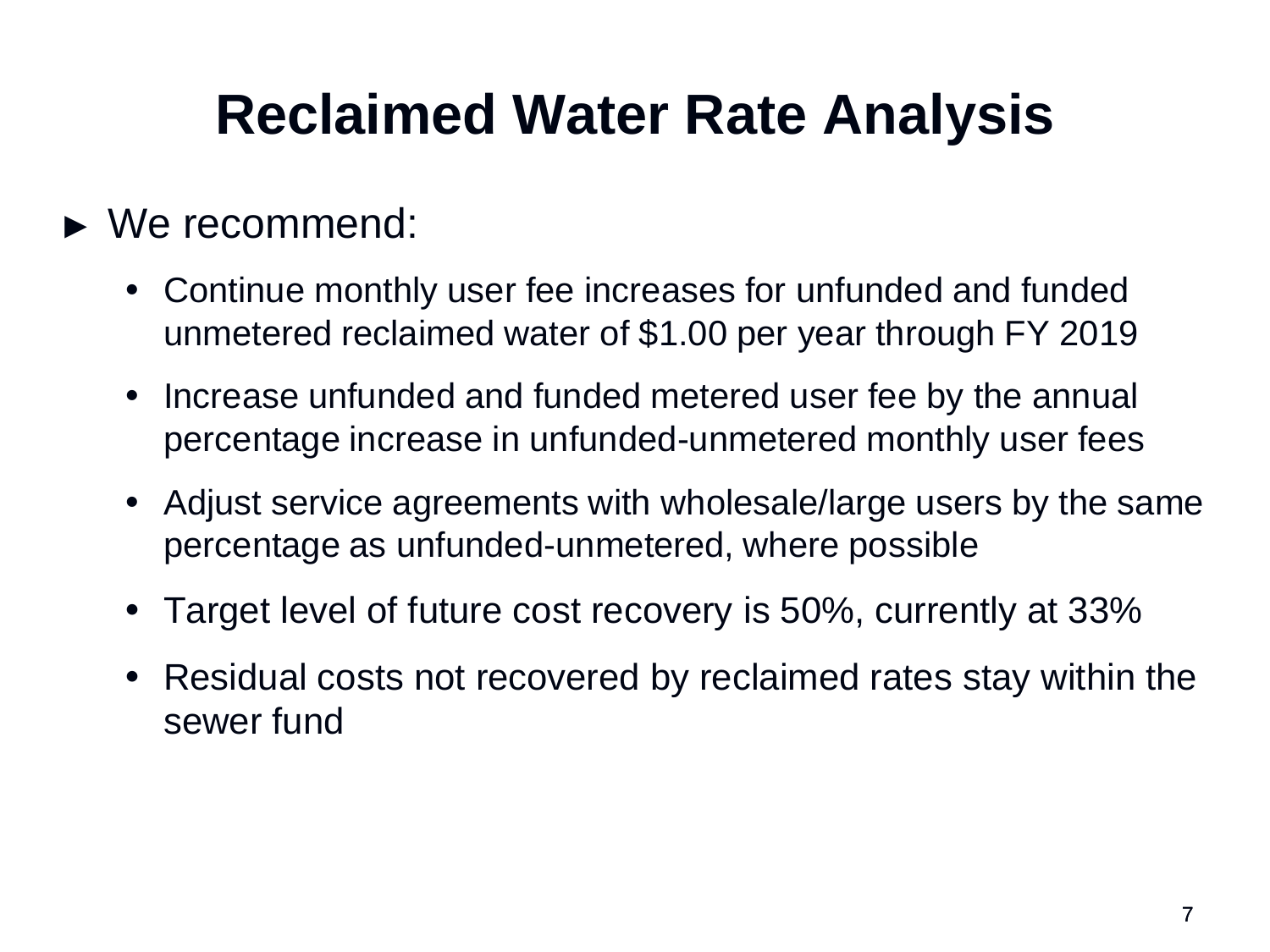## **Reclaimed Water Impact of Results – Unfunded Systems**

#### **Monthly Bill – Unmetered Service**

|                            | <b>FY 2015</b> | <b>FY 2016</b> | <b>FY 2017</b> | <b>FY 2018</b> | <b>FY 2019</b> |
|----------------------------|----------------|----------------|----------------|----------------|----------------|
| <b>Availability Charge</b> | \$7.00         | \$7.00         | \$7.00         | \$7.00         | \$7.00         |
| <b>User Fee</b>            | \$12.00        | \$13.00        | \$14.00        | \$15.00        | \$16.00        |
| <b>Total Bill</b>          | \$19.00        | \$20.00        | \$21.00        | \$22.00        | \$23.00        |

#### **Monthly Bill – Metered Service**

|                            | <b>FY 2015</b> | <b>FY 2016</b> | <b>FY 2017</b> | <b>FY 2018</b> | FY 2019 |
|----------------------------|----------------|----------------|----------------|----------------|---------|
| <b>Availability Charge</b> | \$7.00         | \$7.00         | \$7.00         | \$7.00         | \$7.00  |
| User Fee (20 TGAL)         | \$19.20        | \$20.20        | \$21.20        | \$22.20        | \$23.20 |
| <b>Total Bill</b>          | \$26.20        | \$27.20        | \$28.20        | \$29.20        | \$30.20 |
| Rate (\$ / TGAL)           | \$0.96         | \$1.01         | \$1.06         | \$1.11         | \$1.16  |